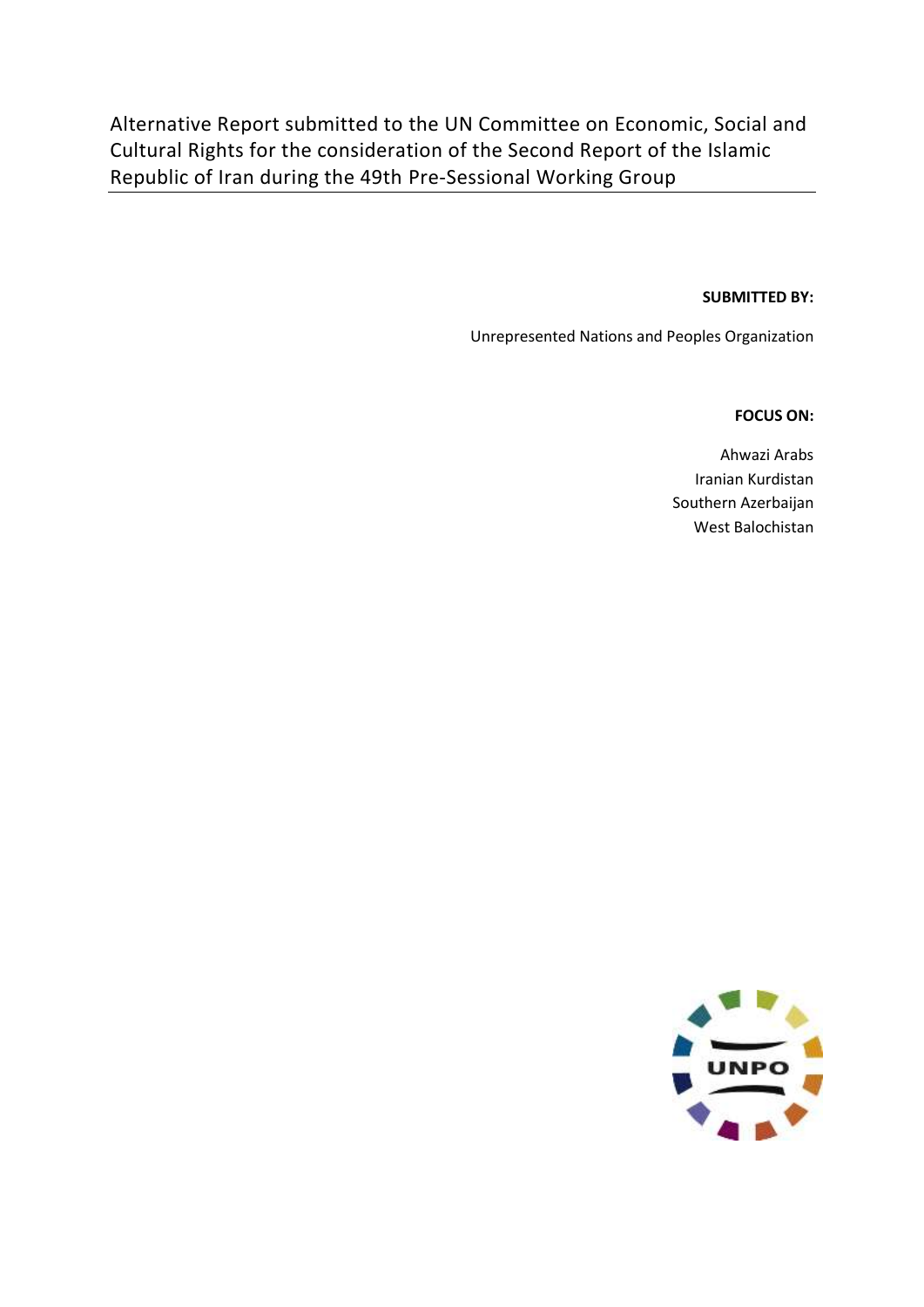

# **CONTENTS OF THIS REPORT**

| Article 6, 7, 8 - Right to employment rights and to form and participate in trade unions  8  |  |  |  |  |
|----------------------------------------------------------------------------------------------|--|--|--|--|
|                                                                                              |  |  |  |  |
| Article 12 – Right to high health standards and improvements of environmental and industrial |  |  |  |  |
|                                                                                              |  |  |  |  |
|                                                                                              |  |  |  |  |

|--|--|--|

# Contact Information

## **Unrepresented Nations and Peoples Organization**

International Secretariat Laan van Meerdervoort 70 2517 AN The Hague the Netherlands www.unpo.org unpo@unpo.org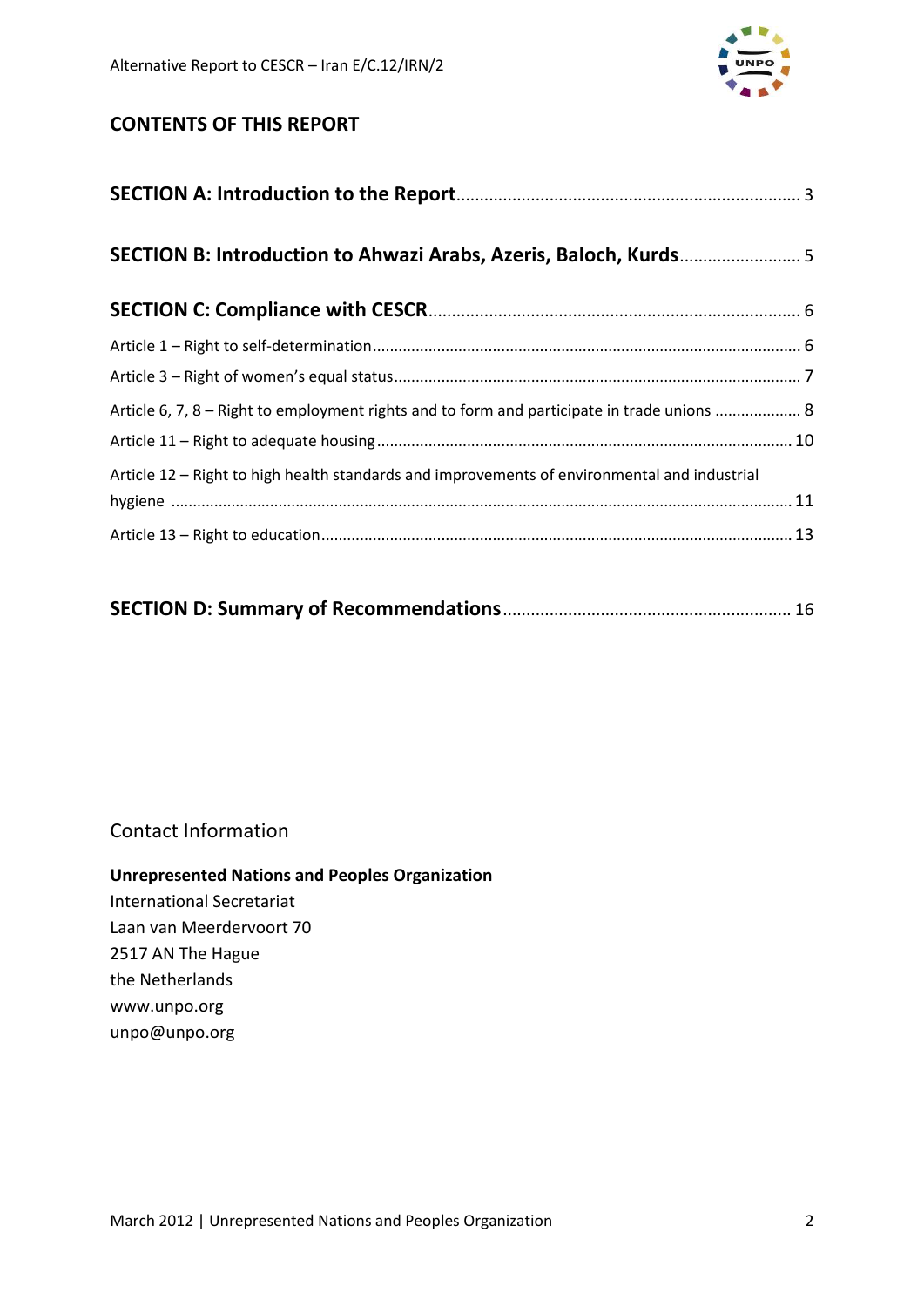

# **Section A: Introduction to the Report**

This alternative report submitted by the Unrepresented Nations and Peoples Organization (UNPO) on the occasion of the 49<sup>th</sup> Pre-Sessional Working Group of the United Nations Committee on Economic, Social, and Cultural Rights (henceforth, "the Committee") during which the Second Report of the Islamic Republic of Iran will be considered.

The framework of this report will comment upon relevant articles of the International Covenant on Economic, Social and Cultural Rights sequentially (henceforth "ICESCR" or "the Covenant"). The final section of the report raises questions that should be posed and recommendations that should be made to Iran regarding concerns which are intended to inform the discussions taking place between the Committee and the Iranian delegation at the  $49<sup>th</sup>$  Pre-Session.

This alternative report will focus on the situation of non-Persian ethnic groups located in the peripheries of Iran, namely the Ahwazi Arabs, Azeri Turks, Baloch, and Kurdish peoples, and the Iranian government's compliance with and implementation of the provisions in the International Covenant as it affects these particular groups. Though Iran is commonly thought of as a Persian state, its population includes a large number of ethnic, and linguistic minorities. These groups are highly diverse, but share common experiences of economic marginalization, political repression and denial of even the most basic of cultural rights. While abuses against activists, journalists, and members of the political opposition have been widely documented and discussed, the relative severity and pervasiveness of abuses against Iran's minority populations, though well documented by international NGOs and United Nations human rights bodies, tend to receive significantly less public attention. For example, one of the more striking elements of the government's recent crackdown is the six-fold increase in executions in Iran over the last year. While this is a situation that affects Iran's population as a whole, minorities are executed at much higher rates than Persians, and are often arrested, imprisoned and killed with even greater impunity due to the lack of reporting on these regions.

#### *Census Data*

For the purposes of this report, one significant missing piece of information is accurate official data, including accurate census information as well as any data disaggregated by ethnicity or language. In its 2011 Briefing on Iran, Minority Rights Group provides an in-depth assessment of this issue, nothing that the state's censuses haven not collected linguistic or ethnic population data for more than three decades. The last time statistics were collected (1976), Persians were listed as 51% of the population. However, these statistics were collected under a nationalistic regime that had a "vested ideological interest" in painting a picture of a country with a homogenous, largely Persian population, so it is likely that Persians constituted a minority of the population at that time.<sup>1</sup> Though these statistics were never independently verified, many sources continue to circulate them without comment.<sup>2</sup> Other sources circulate their own statistics, also unverified and with no information on how the numbers were calculated:

 $1$  Minority Rights Group International (2011). "Seeking Justice and an End to Neglect: Iran's Minorities Today." p 2. February 2011, London. 2 *ibid*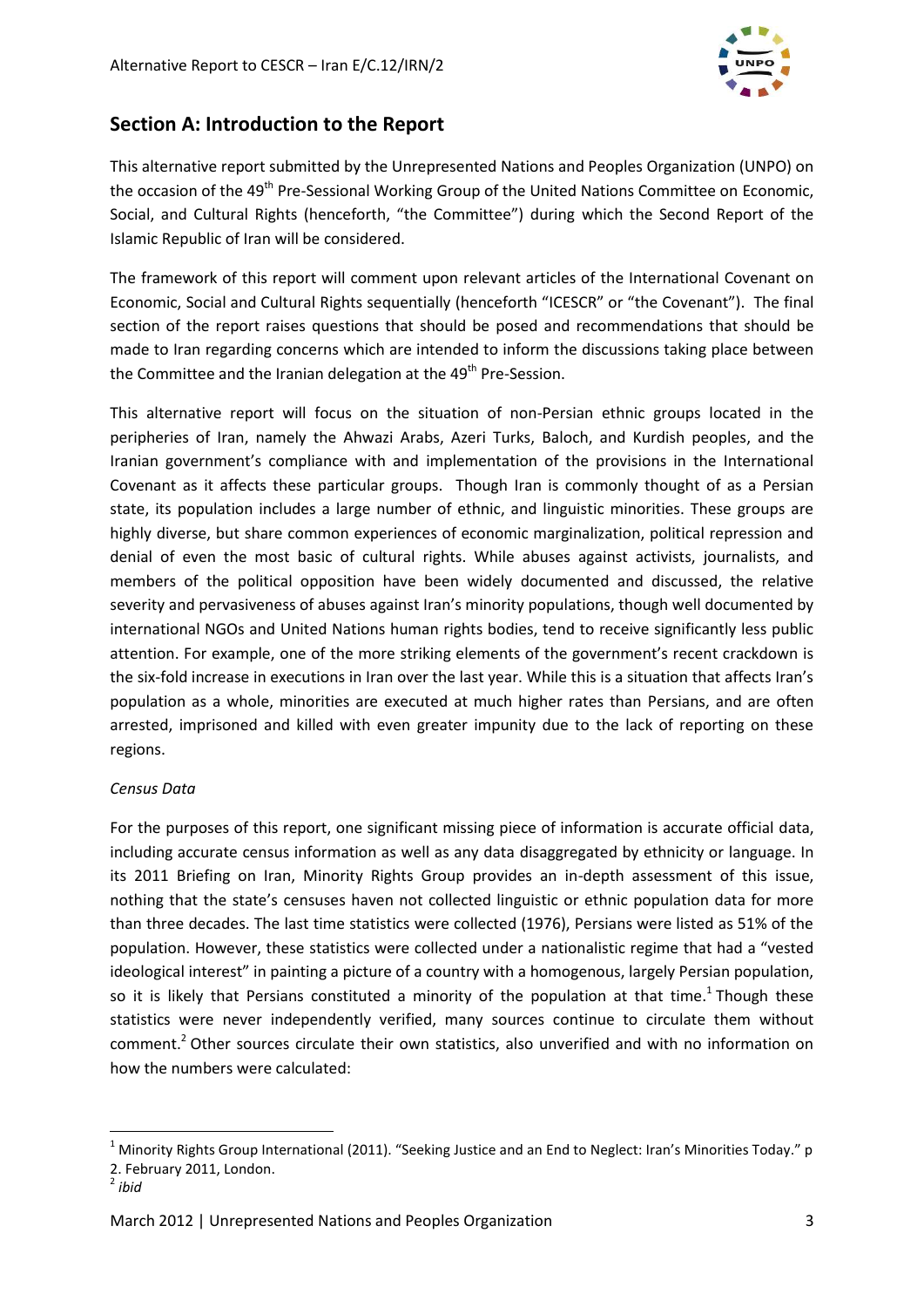

*The Federal Research Division of the US Library of Congress has its own estimates, published in 2008, putting Persians at 65 per cent, Azeris at 16 per cent, Kurds at 7 per cent, and so on, with no mention, however, of how these numbers were calculated. Other US government statistics, meanwhile, differ from those of the Library of Congress and also include no notes on how the figures were calculated.8 In short, any statistical report on Iran's ethnic makeup ought to be read cautiously. Verifiable and independently assessed disaggregated data on minorities in Iran would require a political climate and systematic machinery which is currently far out of reach.*<sup>3</sup>

Due to the lack of accurate census information, and a total lack of data disaggregated by ethnicity, this report uses census data and economic indicators by province. The provinces where ethnic minorities reside are, at least for the time being, populated predominantly by ethnic minorities. While population transfer policies undertaken by the Iranian government may make the nationalities into minorities in their own regions within the next decade, it is currently still useful to look at provincial data in order to extrapolate the overall situation for a particular ethnic nationality group.

For the purposes of this report, the Ahwazi Arabs, Azeri Turks, Baloch and Kurds will be discussed as ethnic groups, as they have distinct cultures, languages, and identities from the Persian majority. For the most part, these groups can also be considered as religious minorities due to their majority adherence to Sunni Islam rather than Shia Islam, which is the official state religion. While Iran identifies these groups as ethnic minorities, it is important to note that these ethnic groups do not form a demographic minority in their respective regions in Iran. Most independent figures today show that collectively non-Persian groups comprise around or at least half of the Iranian population, but exact numbers continue to be disputed.<sup>4</sup> This report will use the terms 'regional ethnicities', 'regional language rights' and 'non-Persian groups' during the discussion of Iranian policies that prohibit these peoples from exercising rights protected under the Covenant.

<sup>3</sup> *ibid*

<sup>4</sup> Ghanea, N. & Hass, B. (2011) Briefing: Seeking justice and an end to neglect: Iran's minorities today. *Minority Rights Group International*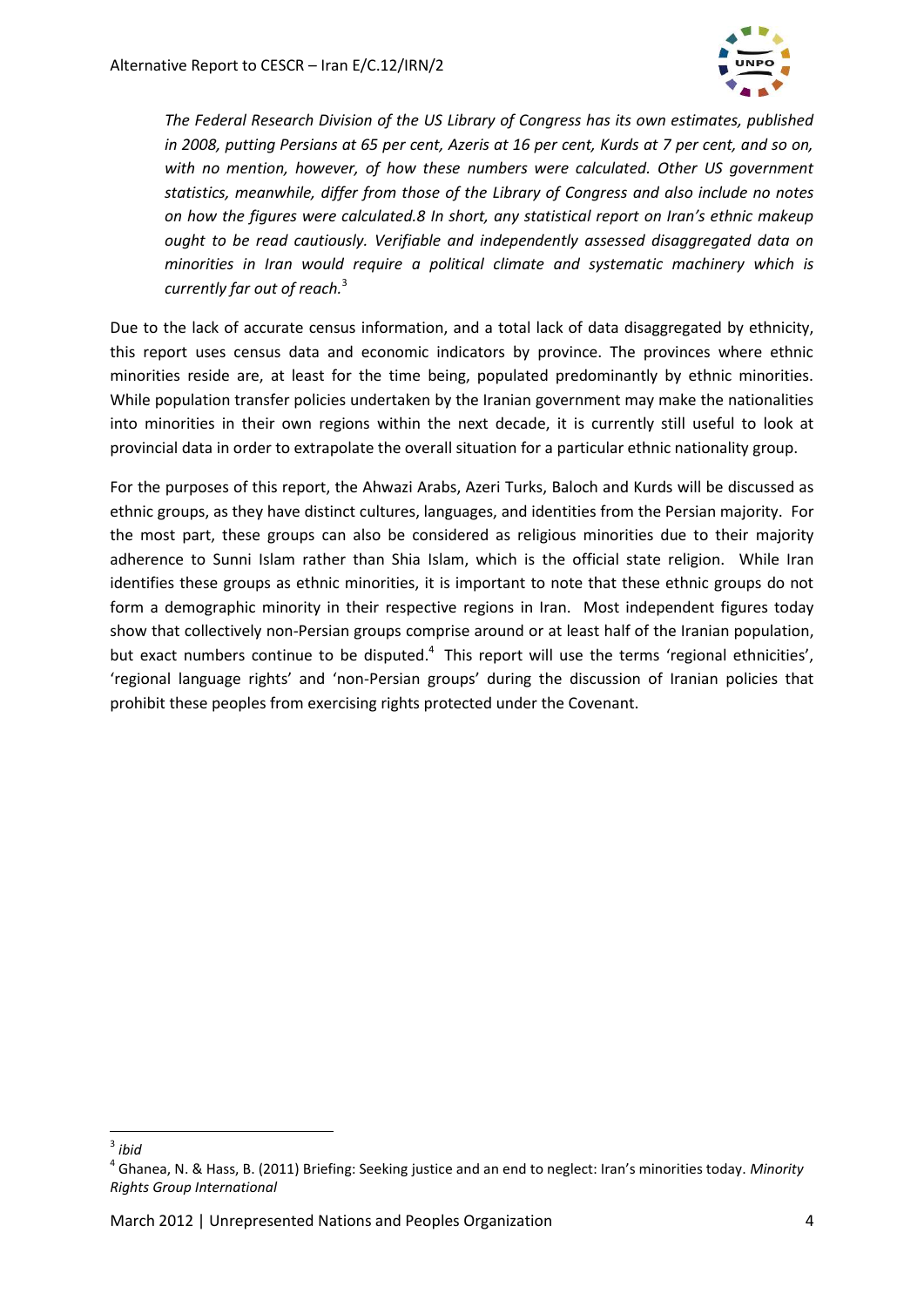

# **Section B: Introduction to the Ahwazi Arab, Azeri, Baloch, and Kurdish peoples**

#### *Ahwazi Arabs*

The Ahwazi Arabs are indigenous to the Al-Ahwaz province, also known as Arabistan or Khuzestan, located in the southwestern part of Iran. Ahwazi Arabs have lived in Khuzestan since the Parthian era, 4,000 years ago and experienced on-and-off recognition of autonomy and independence. Mostly adhering to Sunni Islam and having their homeland rich in oil reserves, Ahwaz Arabs in Iran currently find themselves marginalized by discriminatory practices such as 'gozinesh' and removed from decision making regarding natural resources on their ancestral land.

#### *Southern Azerbaijan*

Azerbaijani Turks have settled in what is today northwestern Iran before the arrival of Persian tribes during the  $6<sup>th</sup>$  century BC. After being split between what is now the Republic of Azerbaijan and Southern Azerbaijan in Iran, ethnic Azeris continue to face retaliation for a brief experiment with independence after World War 2 where the Iranian government prohibits Azerbaijani Turkishlanguage schools and persecutes activists by charging them with crimes against national security.

#### *Iranian Kurdistan*

Indigenous to the western areas of Iran, the Kurdish people are traditionally nomadic but have historically faced policies specifically designed to marginalize them. Iranian Kurds having originally opposed the Pahlavi government have frequently been targeting for violence, especially after a jihad was declared on them by Ayatollah Khomeini. Discrimination and violence against Kurds continues today as they make up the majority of Iran's political prisoners of conscience.

#### *West Balochistan*

The indigenous Baloch people, the majority of whom reside in the Sistan-Balochistan province in southeast Iran, are descendants of some of the earliest human civilizations. After existing as semiindependent tribal confederacies, the Baloch people have experienced vast marginalization since the division of their nation by the British and Persian Empires and after the creation of the Islamic republic of Iran in 1979. The Baloch people are subjected to persecution, imprisonment, torture, executions and assassinations while Iranian policies prohibit the exercise of their rights to political organization and dissemination of the Baloch culture and identity. In addition to this systematic repression, the Sistan-Balochistan province is the most underdeveloped region in Iran, resulting in the highest national poverty rate along with lowest scores on UN indicators regarding life expectancy, literacy, access to clean water, sanitation, and infant and child mortality rates.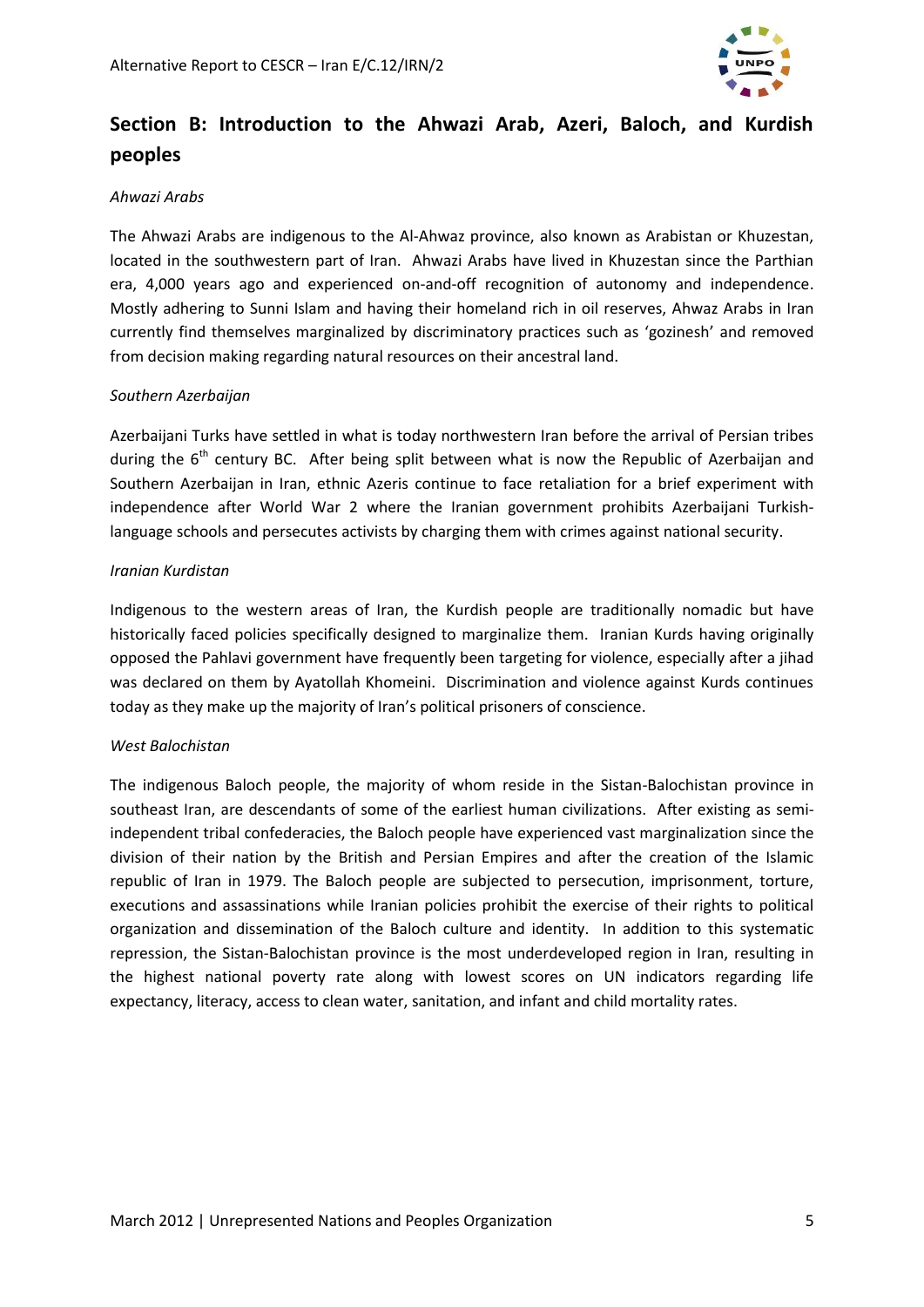

# **Section C: Compliance with ICESCR**

## **Article 1 – Right to self-determination**

Article 1.1 states that, *"All peoples have the right of self-determination. By virtue of that right they freely determine their political status and freely pursue their economic, social and cultural development."*

Article 1.2 states that, *"All peoples may, for their own ends, freely dispose of their natural wealth and resources without prejudice to any obligations arising out of international economic co-operation, based upon the principle of mutual benefit, and international law. In no case may a people be deprived of its own means of subsistence."*

The Second Report submitted to the Committee by the government of Iran does not make clear the extent to which regional ethnicities are consulted regarding policies that may infringe on their right to self-determination and exploitation of natural resources in areas in which they reside. While Article 56 of the Iranian constitution states that "[a]bsolute sovereignty over the world and man belongs to God, and it is He who has made man master of his own social destiny. No one can deprive man of this divine right, nor subordinate it to the vested interests of a particular individual or group," non-Persian ethnicities find themselves politically, economically, and socially marginalized as a result of discriminatory policies that prohibit their involvement in decisions that affect them.

The Iranian government refuses to recognize Ahwaz Arabs, Azeris, Balochis, and Iranian Kurds as indigenous people despite strong historical evidence that they respectively are first peoples in what is now Iran and more importantly, self-identify as indigenous peoples with distinct cultures and identities. Instead, Iran refers to these peoples as minorities, though most of them constitute majorities in their respective regions. However, attempts to freely practice and transmit their respective unique cultures, including their native languages and religious beliefs, are blocked by state policies that the Iranian government justifies as necessary to address what it perceives as threats to national security. For example, Iran has charged Azeri activists with "moharebeh" after peaceful demonstrations calling for action to preserve Lake Urmia.<sup>5</sup> "Moharebeh" is punishable by death according to the Iranian Penal Code and includes vaguely worded acts such as "antirevolutionary behavior," "moral corruption," "siding with global arrogance," and "crimes against Islam."<sup>6</sup>

Regional ethnicities are systematically excluded from many benefits of investment and development related to natural resource wealth. For example, while the region of Sistan-Balochistan is rich in minerals, including gas, oil, gold and marine resources, it remains the most underdeveloped and poorest region in Iran.<sup>7</sup> Similarly, Al-Ahwaz province, also known as Khuzestan, where the Al-Ahwazi people originated, is rich in oil reserves and provides roughly 90% of Iran's oil. Each year nearly 700,000 barrels of crude oil are produced in this region for a profit of approximately US\$26 billion

<sup>&</sup>lt;sup>5</sup> Association for Defense of Azerbaijani Political Prisoners in Iran (2011) Azerbaijanies Arrested in Lake Protests. Retrieved fro[m http://www.amnesty.org/en/library/info/MDE13/038/2011/en](http://www.amnesty.org/en/library/info/MDE13/038/2011/en)

<sup>6</sup> United States State Department, Bureau of Democracy, Human Rights and Labor (2010) 2010 Country Reports on Human Rights Practices – Iran.

 $^7$  Balochistan Peoples Party (2008) West Balochistan: Baloch Human Rights Flaunted. Retrieved from <http://www.unpo.org/article/7462>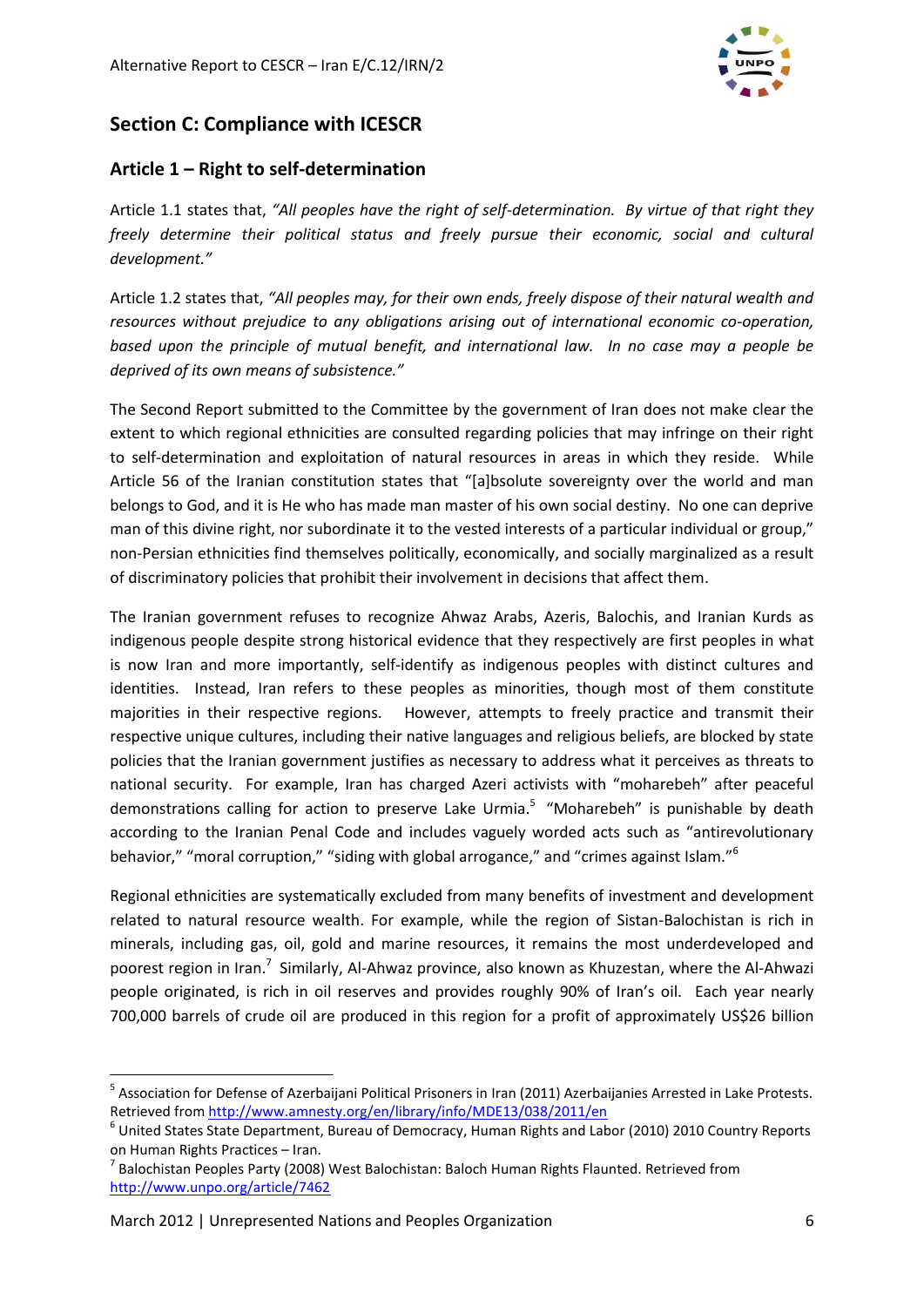

per year.<sup>8</sup> Despite this abundance of natural wealth, the region's Arab population remains completely excluded from the benefits, including employment on the projects, and Khuzestan's rate of poverty is second only to that of Sistan-Balochistan. The Kurdistan province is abundant in water resources with 15 dams within the region to facilitate irrigation, hydro-electricity and drinking water. <sup>9</sup> Yet the Kurds experience disproportionately poor housing and living conditions which, as with other regional ethnicities, are attributed to forced resettlement (in the situation of the Kurds, they were forced to settle after a traditionally nomadic lifestyle) and confiscation without compensation of rural land for large-scale projects such as agricultural plantation and petrochemical plants.<sup>10</sup>

*Recommendation: Formally endorse and ratify the United Nations Declaration on the Rights of Indigenous Peoples and ILO Convention 169.*

*Recommendation: Formally recognize the Ahwazi Arabs, South Azerbaijani, Baloch, and Kurds as indigenous peoples, and respect the distinct rights to self-governance afforded to them by the United Nations Declaration on the Rights of Indigenous Peoples.*

*Recommendation: Engage regional ethnic communities affected by resource extraction under the principles of free, prior and informed consent.*

*Recommendation: Ensure that profits from natural resources are reinvested in their respective communities.*

## **Article 3 – Right of women's equal status**

 $\overline{a}$ 

Article 3 states, *"The State Parties to the present Covenant undertake to ensure the equal right of men and women to the enjoyment of all economic, social and cultural rights set forth in the present Covenant.*"

Women's rights in Iran are tenuous at best when considering that the government has demonstrated a propensity to invoke customary and internal norms as justification for failure to fulfill its obligations under Covenants containing specific articles for the protection and advancement of women.<sup>11</sup> The Special Rapporteur on violence against women noted after a 2005 mission to Iran, "There are worrisome gaps in guaranteeing gender equality. Discriminatory provisions in both the Civil and Penal Codes, and flaws in the administration of justice disempower women and aggravate their vulnerability. Furthermore, domestic application of the standards in place falls short of ensuring that women enjoy de jure and de facto equality."<sup>12</sup>

<sup>&</sup>lt;sup>8</sup> Ahwazi Arab Solidarity Network (2012) Ahwaz Human Rights Review 2012: Events and issues affecting Ahwazi Arabs during 2011. Retrieved from [http://www.ahwazsolidarity.org](http://www.ahwazsolidarity.org/)

<sup>9</sup> Islamic Republic of Iran Ministry of Interior. *Economic potentials of Kurdistan Province in the Fields of Water, Agriculture and Natural Resources*. Retrieved from<http://en.ostan-kd.ir/Default.aspx?Tabld=62#3-7>

<sup>&</sup>lt;sup>10</sup> Kothari, M. United Nations Commission on Human Rights (2005) *Report of the special rapporteur on adequate housing as a component of the right to an adequate standard of living – Mission to the Islamic Republic of* Iran (E/CN.4/2006/41/Add.2)

 $11$  UN Human Rights Committee (2011) Consideration of reports submitted by State parties under article 40 of the Covenant: Concluding observations of the Human Rights Committee (CCPR/C/IRN/CO/3) para.5

 $12$  Ertürk, Y. (2006) Integration of the human rights of women and a gender perspective: Violence against women – Special Rapporteur on violence against women, its causes and consequences: Mission to the Islamic Republic of Iran (E/CN.4/2006/61/Add.3)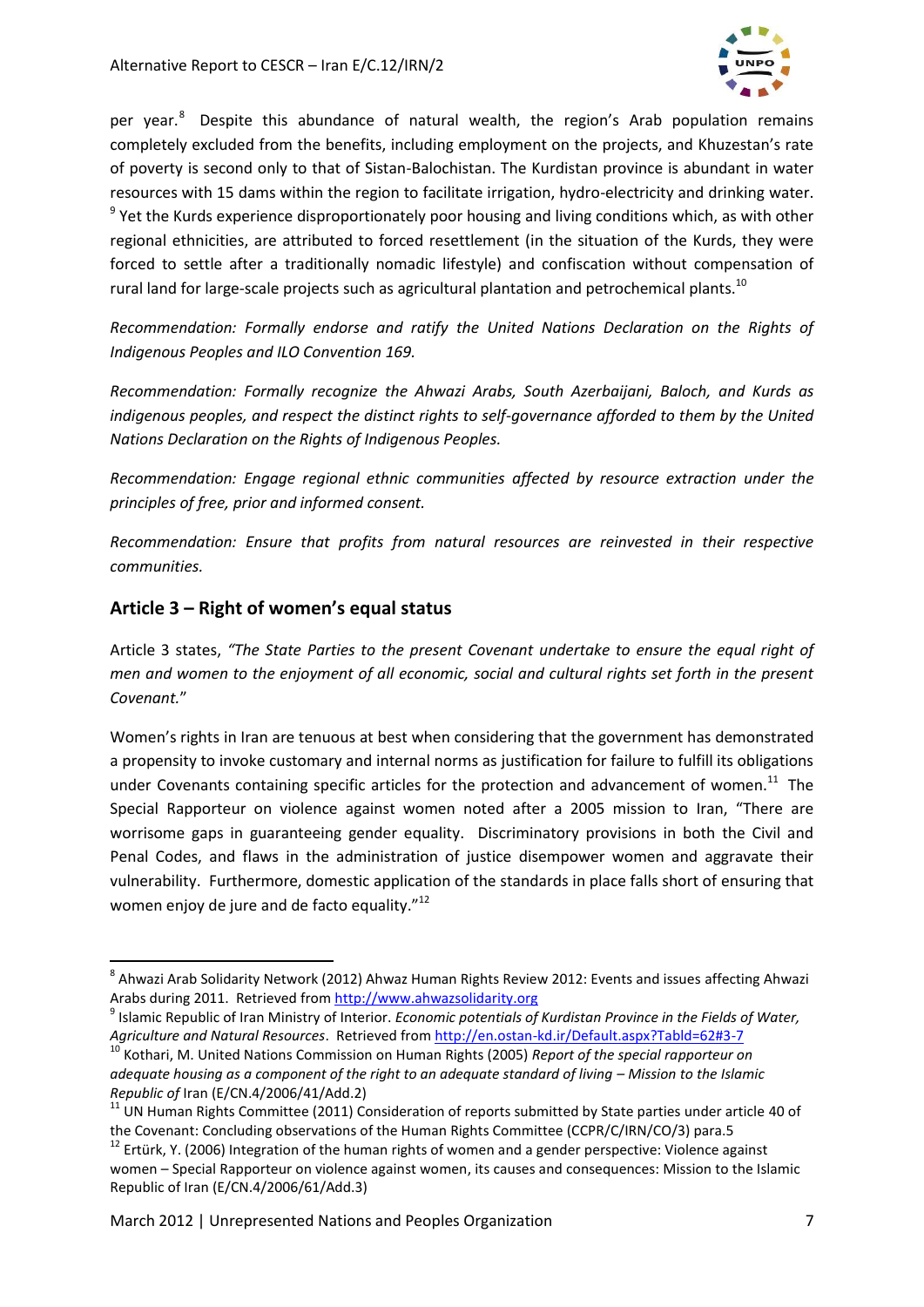

Non-Persian women face double discrimination as members of marginalized communities and as women in Iran, where laws specifically limit their rights. For example, women belonging to regional ethnicities are more likely to receive less legal assistance in an already corrupt and defunct judicial system. In March 2012 during a Side Event on Minority Rights in Iran at the UN Human Rights Council, Ms. Fakhteh Luna Zamani, founder and director of the Association for the Defense of Azerbaijani Political Prisoners in Iran, shared specific incidents where ethnic minority women have been disadvantaged twice.

*Members of the Azerbaijani community, particularly women, also face difficulties in the criminal justice system because of their inability to speak and understand Farsi, the sole official language of Iran. An example of this is the case of Sakine Muhammadi Ashtiani, an Azerbaijani woman who was convicted of adultery and sentenced to death by stoning. Her son and lawyer believed that she did not receive a fair trial. They claim that her confession was acquired under pressure and, because she spoke only Azerbaijani-Turkish, she was unable to effectively communicate her case to her Farsi-speaking interrogators in court*. 13

During the plenary session of the Human Rights Council's 19<sup>th</sup> Session where stakeholders participated in an interactive dialogue with Special Rapporteur Dr. Ahmed Shaheed following his report on the situation of human rights in Iran, Ms. Monireh Sulemani, a representative of the Balochistan Peoples Party, stated that,

*Three elements in my identity – being a woman, ethnically Baloch, and a Sunni – deprive me from having access to political participation, including standing as candidate for presidency in Iran. As persons of national minorities, we are doomed to face many kinds of discrimination from the day of our birth*. 14

*Recommendation: Bring Iranian the Penal and Civil Codes into conformity with Article 3 of ICESCR.*

*Recommendation: Ratify the Convention on the Elimination of All Forms of Discrimination against Women without reservation and bring national laws into conformity.*

*Recommendation: End practice of stoning and other methods of execution for crimes committed on moral or sexual grounds.*

# **Article 6, 7, 8 – Right to employment and to form and participate in trade unions**

Article 6.1 states that, *"The State Parties to the present Covenant recognize the right to work, which includes the right of everyone to the opportunity to gain his living by work which he freely chooses or accepts, and will take the appropriate steps to safeguard this right."*

Article 7 states that, *"The State Parties to the present Covenant recognize the right of everyone to the enjoyment of just and favorable conditions of work which ensure, in particular… (a)(ii) A decent living for themselves and their families in accordance with the provisions of the present Covenant; … (c) Equal opportunity for everyone to be promoted in his employment to an appropriate higher level, subject to no considerations other than those of seniority and competence;"*

<sup>&</sup>lt;sup>13</sup> Savalan (2012) Fakhteh Luna Zamani's Speech in Iran's Minority Event: Geneva – 14 March 2012. Retrieved from [http://www.iranian.com/main/blog/savalan/fakhteh-luna-zamanis-speech-irans-minority-rights-event](http://www.iranian.com/main/blog/savalan/fakhteh-luna-zamanis-speech-irans-minority-rights-event-geneva-14-march-2012)[geneva-14-march-2012](http://www.iranian.com/main/blog/savalan/fakhteh-luna-zamanis-speech-irans-minority-rights-event-geneva-14-march-2012)

 $^{14}$  Unrepresented Nations and Peoples Organization (2012) All Eyes on Iran During UN Human Rights Council. Retrieved fro[m http://www.unpo.org/article/14017](http://www.unpo.org/article/14017)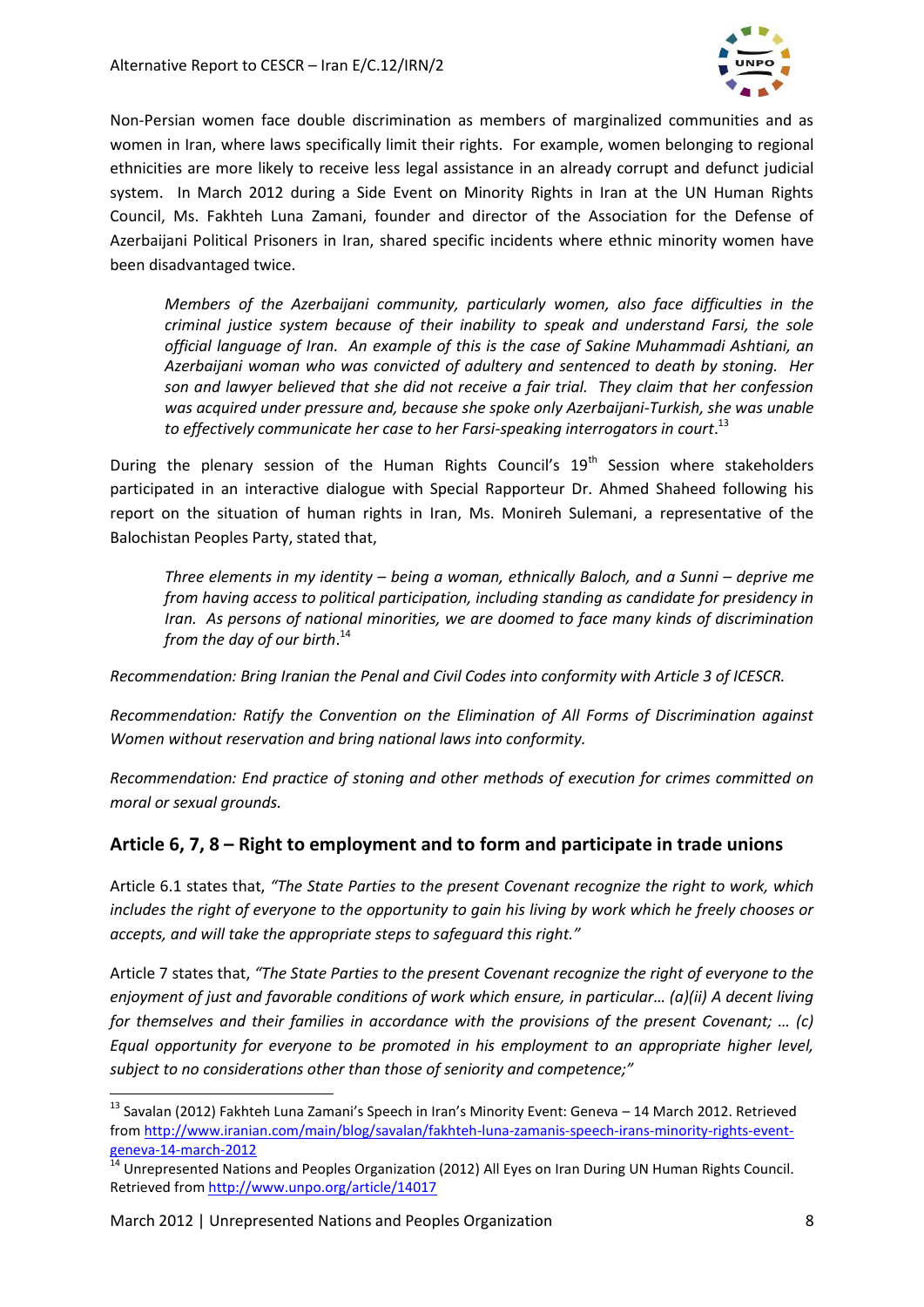

Article 8.1 (a) states that, *The right of everyone to form trade unions and join the trade union of his choice, subject only to the rules of the organization concerned, for the promotion and protection of his economic and social interests. No restrictions may be placed on the exercise of this right other than those prescribed by law and which are necessary in a democratic society in the interests of national security or public order or for the protection of the rights and freedoms of others."*

Though Article 28 of the Iranian constitution protects the right to work in any occupation<sup>15</sup>, regional ethnicities are blocked from employment for reasons relating to their non-Persian ethnicity and their religious beliefs. A practice known as 'gozinesh' requires individuals to pass an ideological test demonstrating their allegiance to Shia Islam and the Islamic Republic of Iran before being considered for employment at "the totality of ministries, state organizations, firms and companies; the national companies for oil and gas and petrochemicals; the Organization for Propagation and Rebuilding of Industry; the Red Crescent Society; municipalities; the social security organization; […] firms and companies for which all or a portion of their budget is secured by public [state] funds."<sup>16</sup>

This 'gozinesh' practice effectively prohibits many Ahwazi Arabs, Kurds, and Balochis from seeking employment within the agencies listed above because they are largely adherents of Sunni Islam. Consequently, regional ethnicities see disproportionately higher unemployment figures which are unfortunately not measured in detail since regional unemployment rates and income per capita figures based on ethnicity are not made available in Iran's report to the Committee. The Sistan-Balochistan province, where the majority of the Baloch population resides, experiences nearly five times the national unemployment rate, putting the figure over 50%.<sup>17</sup> This near 50% figure is also shared by Iranian Kurds as well as Arabs within the Khuzestan province. $^{18}$ 

According to the Second report submitted by the State, all workers and employers are free to form their own associations independent of the state without the need for permits.<sup>19</sup> Yet Iran actively arrests individuals for their participation in independent trade unions or active advocacy for labor rights. Independent trade unions to assist in guaranteeing access to jobs and fair wages can be vital to regional ethnicities that experience disproportionately high poverty rates. Human Rights Watch recently documented the arrest of several peaceful labor activists and members of independent trade unions in Iran's East Azerbaijan and Kurdistan provinces who were indicted on charges of "participating in the organization of an unlawful group opposing the state… with the aim of

 $15$  Article 28 of the Iranian constitution states, "Everyone has the right to choose any occupation he wishes, if it is not contrary to Islam and the public interests, and does not infringe upon the rights of others."

<sup>16</sup> International Labor Organization (2003) *Amnesty International's concerns relevant to the 91st session of the International Labor Conference*, *3 to 9 June 2003*. p.14.

<sup>&</sup>lt;sup>17</sup> International Federation for Human Rights (2010) The Hidden Side of Iran: Discrimination against ethnic and religious minorities. Retrieved from:<http://www.fidh.org/IMG/pdf/IrandiscrimLDDHI545a.pdf>

 $^{18}$  Unrepresented Nations and Peoples Organization (2011) Briefing Note: Ethnic Nationalities of Iran, A Struggle for Universal Rights. Retrieved from:

[http://www.europarl.europa.eu/meetdocs/2009\\_2014/documents/d](http://www.europarl.europa.eu/meetdocs/2009_2014/documents/d-ir/dv/unpo_briefingno/unpo_briefingnote.pdf)[ir/dv/unpo\\_briefingno/unpo\\_briefingnote.pdf](http://www.europarl.europa.eu/meetdocs/2009_2014/documents/d-ir/dv/unpo_briefingno/unpo_briefingnote.pdf)

<sup>&</sup>lt;sup>19</sup> Committee on Economic, Social and Cultural Rights (2012) Implementation of the International Covenant on Economic, Social and Cultural Rights: Second Periodic Report submitted by States parties under Articles 16 and 17 of the Covenant, Islamic Republic of Iran. (E/C/12/IRN/2) para. 89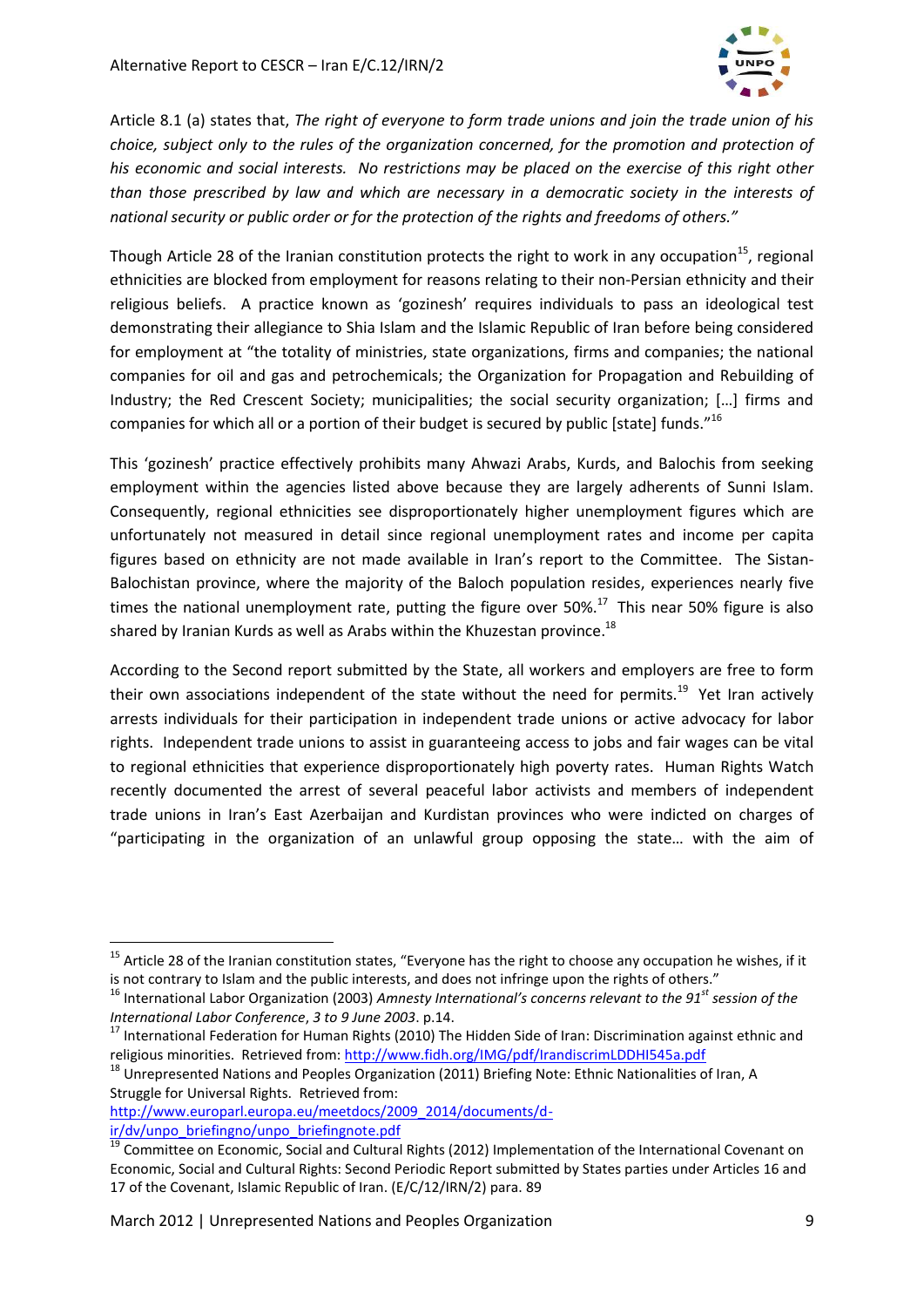

disrupting national security by way of workers' strikes and armed rebellion," "assembly and collusion to further illegal activities," and "propaganda against the regime."<sup>20</sup>

*Recommendation: Stop the use of screening that denies equal employment opportunities to certain categories of Iranians, including regional ethnicities and religious minorities.*

*Recommendation: Provide information on poverty-alleviation programs specifically targeting regions and communities where regional ethnicities reside.*

*Recommendation: Improve infrastructure in areas where it lags behind the rest of Iran, including regions populated by regional ethnicities, to assist their sustainable growth and development in an environmentally sensitive manner.*

*Recommendation: Immediately release labor and independent trade union activists imprisoned for peacefully advocating workers' rights. Allow labor activists and trade unions to operate freely as outlined in Iranian law.* 

# **Article 11 – Right to adequate housing**

Article 11 states that *"The States Parties to the present Covenant recognize the right of everyone to an adequate standard of living for himself and his family, including adequate food, clothing and housing, and to the continuous improvement of living conditions. The States Parties will take appropriate steps to ensure the realization of this right, recognizing to this effect the essential importance of international cooperation based on free consent."*

Regional minorities experience disproportionately poor housing and living conditions in Iran. Over a million Ahwazi Arabs in Khuzestan live in shanty towns which are cut off from non-Arab settlements with separation walls. These areas lack everyday necessities such as plumbing, electricity, telephone, pavements, street lighting, public transport, sewage systems, schools, clinics, hospitals, shops, and parks.<sup>21</sup> A 2006 UN Mission to Iran by Mr. Miloon Kothari, the Special Rapporteur on adequate housing as a component of the right to an adequate standard of living, noted the apparent discrimination against these regional minorities when he observed high numbers of alleged cases of land confiscation and forced eviction, and the poor state of basic services, or lack thereof, provided to informal settlements and poor neighborhoods.<sup>22</sup>

In an interview with IRIN, Special Rapporteur Mr. Kothari talked about his visit to Ahwaz City.

*For example, when you visit Ahwaz in terms of the very adverse conditions in the neighborhoods, there are thousands of people living with open sewers, no sanitation, no regular access to water, electricity and no gas connections. I think that the kind of question* 

 $^{20}$  Human Rights Watch (2012) Iran: New Arrests of Labor Activists. Retrieved from:

<http://www.hrw.org/news/2012/01/30/iran-new-arrests-labor-activists><br><sup>21</sup> Ahwaz Human Rights Organization (2010) Submission to the UN Office of the High Commissioner for Human Rights Universal Periodic Review: 7<sup>th</sup> Session of the UPR Working Group, February 2010. Retrieved from http://lib.ohchr.org/HRBodies/UPR/Documents/Session7/IR/AHRO\_UPR\_IRN\_S07\_2010\_AhwazHumanRightsO rganization.pdf

<sup>22</sup> Kothari, M. United Nations Commission on Human Rights (2005) *Report of the special rapporteur on adequate housing as a component of the right to an adequate standard of living - Mission to the Islamic Republic of* Iran (E/CN.4/2006/41/Add.2)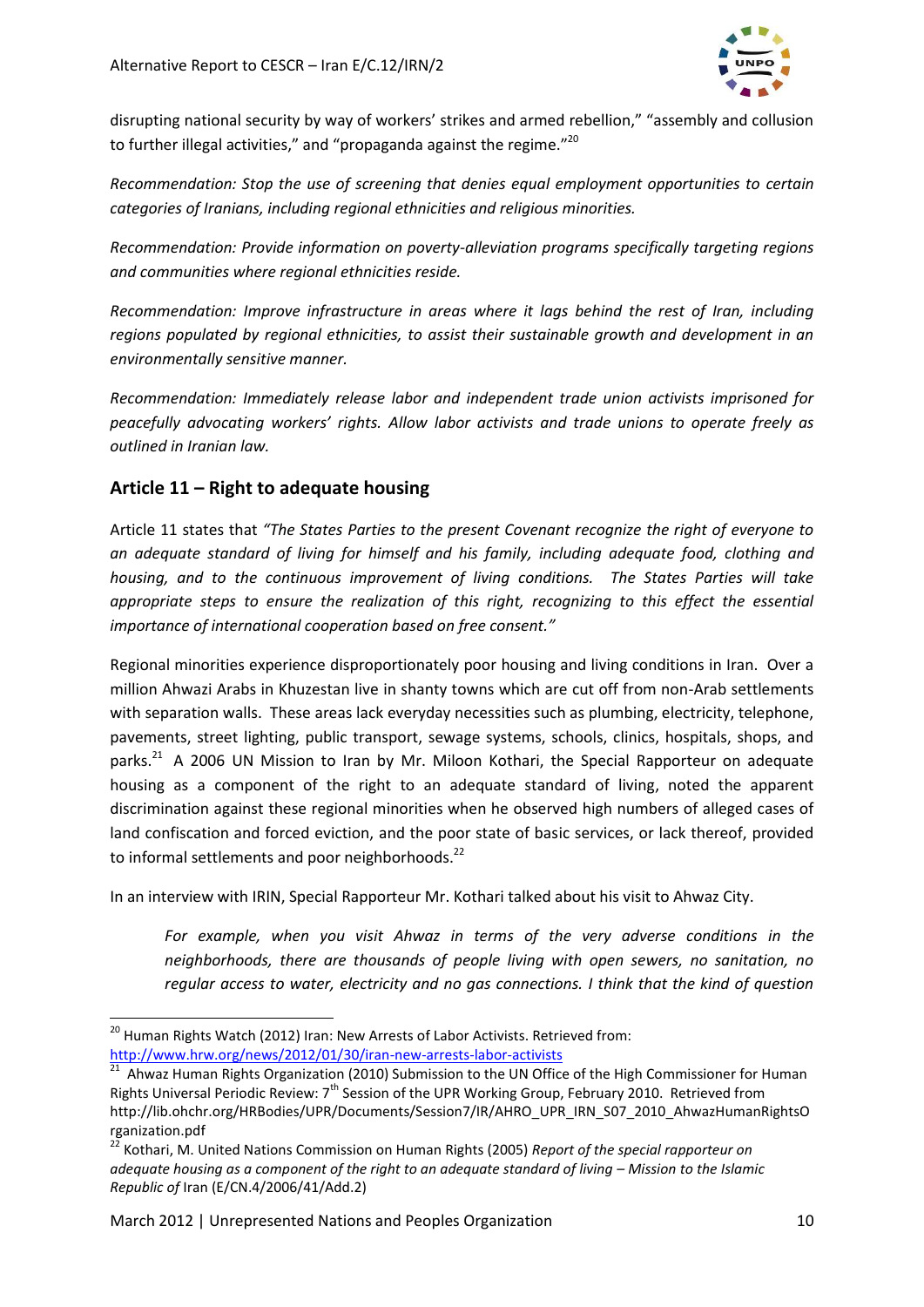

*that arises is, why is that? Why have certain groups not benefited? In addition to this there are a couple of other problems that come up. Again in Khuzestan, you notice that we drove outside the city about 20 km and we visited the areas where large development projects are coming up - sugar cane plantations and other projects along the river - and the estimate we received is that between 200,000 - 250,000 Arab people are being displaced from their villages because of these projects. And the question that comes up in my mind is, why is it that these projects are placed directly on the lands that have been homes for these people for generations? I asked the officials, I asked the people we were with. And there is other land in Khuzestan where projects could have been placed which would have minimized the displacement.*<sup>23</sup>

The Kurdish communities, such as in the Ilam province, have also reported to the Special Rapporteur during his visit about the high rate of forced evictions and the lack of progress in reconstruction efforts in their neighborhoods since the Iran-Iraq war over twenty years ago. $^{24}$  Baloch communities also face high rates of forced evictions. In 2005, an unspecified number of Baloch were forcibly evicted and had their huts demolished by security forces in the port city of Chabahar. The Iranian Ministry of Housing and Urban Development had apparently allocated the land for housing security forces while neglecting to offer alternative housing to those forcibly evicted.<sup>25</sup>

*Recommendation: Fully implement Constitutional provisions prohibiting discrimination in providing adequate housing and equal access of development resources for all citizens.*

# **Article 12 – Right to high health standards and improvements of environmental and industrial hygiene**

Article 12.1 states that *"The State Parties to the present Covenant recognize the right of everyone to the enjoyment of the highest attainable standard of physical and mental health,* [additionally achieved through] (12.2 (b)) *the improvement of all aspects of environmental and industrial hygiene."*

Industrial projects promoted by the State have typically ignored the health and environmental consequences faced by peoples living in their respective regions. In 2011, the World Health Organization declared that Ahwaz City was the most polluted place in the world due to its annual average of 372mg of suspended particles per cubic meter, a third more than the world's second most polluted city in Mongolia.<sup>26</sup> The effect of this pollution is made clear when considering the prevalence of respiratory diseases such as asthma among Ahwazi children. A study published in 2010 found that an average of 9.8% of Ahwaz children aged 13-14 years old has experienced asthma compared to the regional averages in the Middle East of 5.8%. Rates within other Iranian cities range from 2.1% to 7.1%.<sup>27</sup>

<sup>&</sup>lt;sup>23</sup> IRIN (2005) Iran-Iran: Interview with Human Rights Special Rapporteur on Adequate Housing, Miloon Kothari. Retrieved fro[m http://www.irinnews.org/printreport.aspx?reportid=25364](http://www.irinnews.org/printreport.aspx?reportid=25364)

<sup>&</sup>lt;sup>24</sup> Amnesty International (2008) Iran: Human Rights Abuses Against the Kurdish Minority

<sup>&</sup>lt;sup>25</sup> Amnesty International (2007) Iran: Human Rights Abuses Against the Baluchi Minority

<sup>&</sup>lt;sup>26</sup> World Health Organization (2012) Database: outdoor air pollution in cities. Retrieved from [http://www.who.int/phe/health\\_topics/outdoorair/databases/en/index.html](http://www.who.int/phe/health_topics/outdoorair/databases/en/index.html)

 $^{27}$  Afra, M., Assar, S., Latifi, M., & Shakurnia, A.H. (2010) Prevalence of asthma among schoolchildren in Ahvaz, Islamic Republic of Iran. *La Revue de Santé de la Méditerraneé orientale*. 16 (6): 651-656.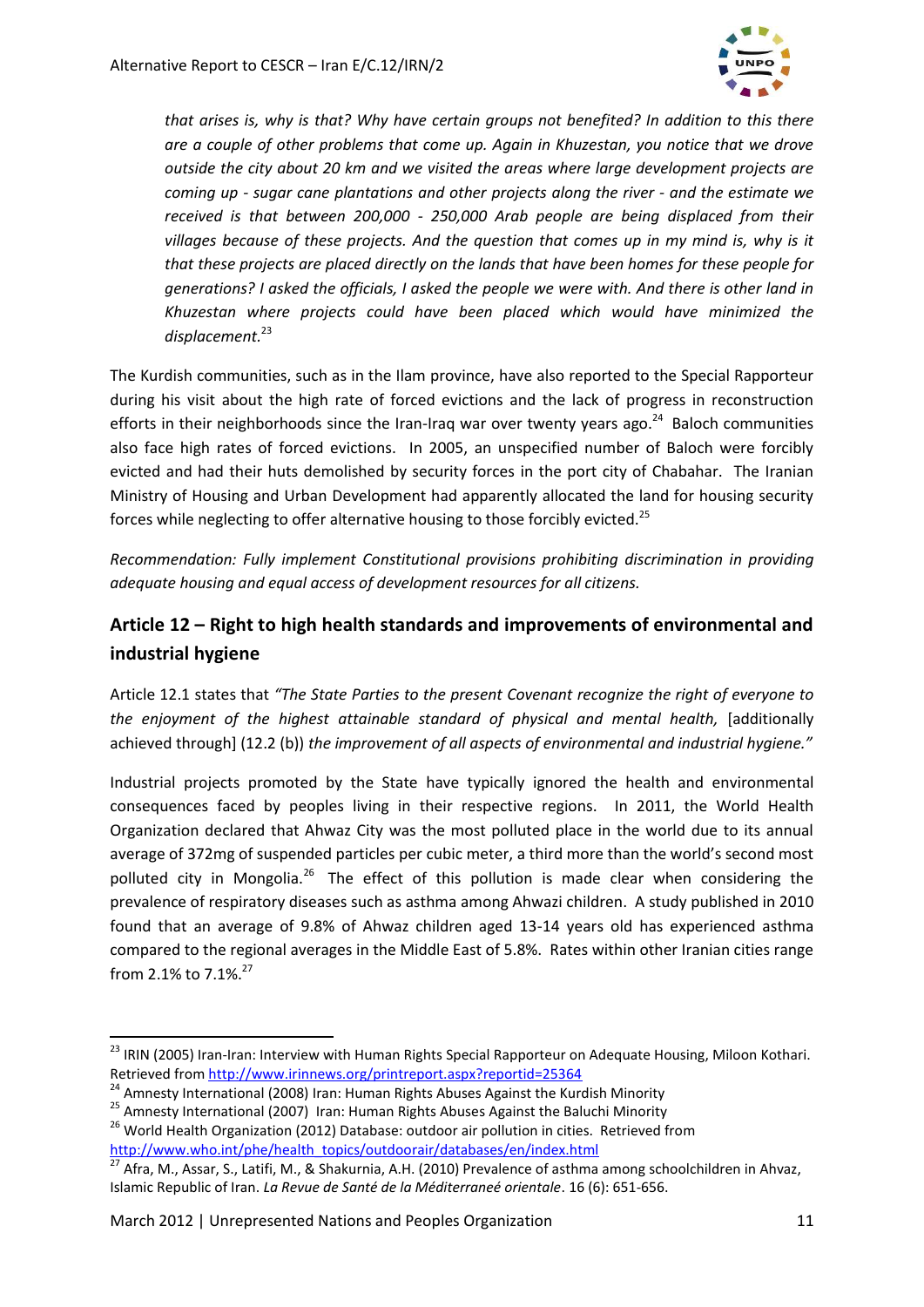

Sistan-Balochistan province is the most underdeveloped region in Iran, with the worst indicators for life expectancy, access to improved water and sanitation, and infant and child mortality. The nine year gap between overall life expectancies in Tehran (over 70 years in 1996) and Sistan-Balochistan (61 years) reflects a "lack of investment in health clinics and other facilities in remote rural areas." <sup>28</sup>

| Variable        | Iran Value | Best value | Worst value | Best province | Worst province |
|-----------------|------------|------------|-------------|---------------|----------------|
| Life expectancy | 69.2       | 70.5       | 61.1        | Tehran        | Sistan and     |
| (years)         |            |            |             |               | Balochistan    |
| No access to    | 35.7       | 14.7       | 58.9        | Tehran        | Sistan and     |
| sanitation      |            |            |             |               | Balochistan    |
| Under 1         | 28.6       | 26         | 70          | Tehran        | Sistan and     |
| mortality       |            |            |             |               | Balochistan    |
| Under 5         | 38.6       | 32.3       | 89.7        | Tehran        | Sistan and     |
| mortality       |            |            |             |               | Balochistan    |

*Excerpt from UN Common Country Assessment for Iran (2003), page 26*

Complete lack of basic services in areas where Iranian Kurds reside also contributes to their overall poor health status. The Special Rapporteur on adequate housing as a component of the right to an adequate standard of living noted that in poor neighborhoods where regional ethnicities like the Kurds resided, "open-air sewage was sometimes observed and uncollected garbage blocked streets, obstructing traffic and access from the outside in case of emergencies."<sup>29</sup>

The development policies of the Iranian government have caused Lake Urmia, located between the East Azerbaijan and West Azerbaijan regions in Iran, to lose more than 60% of its water. Dams have been built on more than 20 tributaries feeding Lake Urmia, reducing the depth of the lake by 7 meters. The dry lakebed, which is covered with a thick crust of salt, has the potential to create a salt desert, endangering both the environment, livestock, farming opportunities and the fifteen million ethnic Azeris in the region.<sup>30</sup> During peaceful demonstrations calling for negotiations and cooperation from the Iranian government to help find ways to address the disappearance of the lack, Azerbaijani activists stated,

*Most of our people will be forced to move to central and southern Iran. It will devastate our homeland and displace our people. The Iranian government claims that this problem has natural causes, but the experts think that it was caused by artificial problems rather than natural. The government has not taken any measure for the prevention of this problem so far, which strengthens the above-mentioned version.<sup>31</sup>*

The peaceful demonstrations were met with police brutality and arrests. The Association for the Defense of Azerbaijani Political Prisoners in Iran (ADAPP) reported that on September 3, 2011, many activists were injured and at least one death at the hands of Iranian state forces was confirmed. The

<sup>&</sup>lt;sup>28</sup> UN Country Team in Iran (2003) Common Country Assessment for Iran. Retrieved from <http://www.undp.org.ir/DocCenter/reports/npd/CCA.pdf>

<sup>29</sup> Kothari, M. United Nations Commission on Human Rights (2005) *Report of the special rapporteur on adequate housing as a component of the right to an adequate standard of living - Mission to the Islamic Republic of* Iran (E/CN.4/2006/41/Add.2) para.77

 $30$  Southern Azerbaijan National Awakening Movement (2012) The condition of Lake Orumiyeh is alarming. Retrieved fro[m http://gamoh.biz/en/habergoster.asp?id=460](http://gamoh.biz/en/habergoster.asp?id=460)

<sup>&</sup>lt;sup>31</sup> APA (2012) Iranian Azerbaijanis address the President of Azerbaijan. Retrieved from <http://en.apa.az/news.php?id=159478>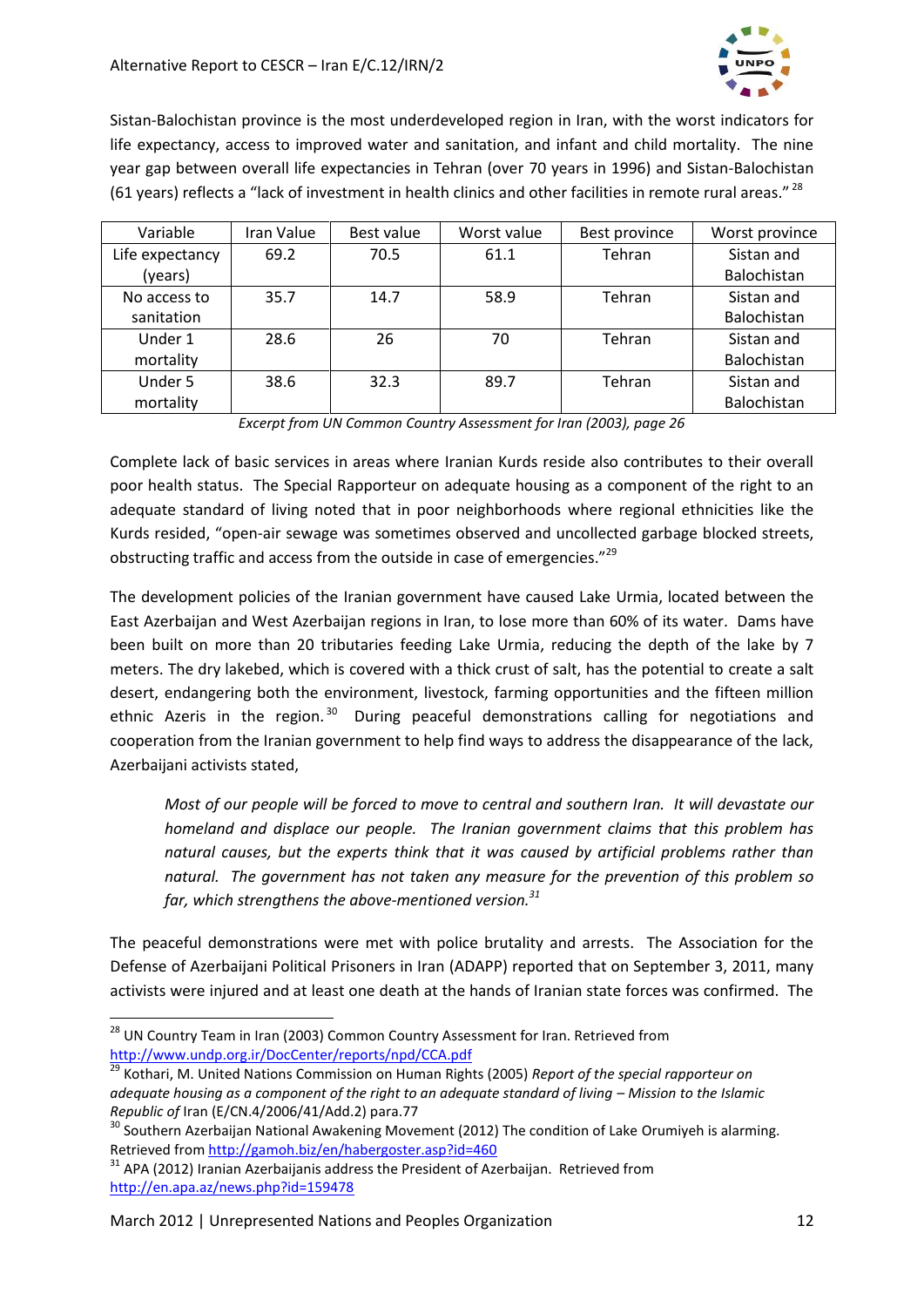

Iranian police reportedly, "used brutal force, [fired] rubber and metal bullets, and [used] tear gas and batons," to end the peaceful demonstrations.<sup>32</sup>

*Recommendation: Address the significant disparity in health and environmental standards between regions populated by regional ethnicities and ethnic Persians.*

*Recommendation: Collaborate with non-Persian community leaders to ensure the development of the regions in which they reside.*

*Recommendation: Take immediate action to end the deterioration of Lake Urmia and invite international and local stakeholders to offer solutions and assist in the coordination of relief efforts to natural disasters and other circumstances.*

*Recommendation: End persecution of citizens peacefully advocating for improved health and environmental standards.*

## **Article 13 – Right to education**

Article 13.1 states that *"The State Parties to the present Covenant recognize the right of everyone to education. They agree that education shall be directed to the full development of the human personality and the sense of its dignity, and shall strengthen the respect for human rights and fundamental freedoms. They further agree that education shall enable all persons to participate effectively in a free society, promote understand, tolerance and friendship among all nations and all racial, ethnic or religious groups, and further the activities of the United Nations for the maintenance of peace."*

Article 51 of the Iranian constitution states that "The official language and script of Iran, the lingua franca of the people, is Persian. Official documents, correspondence, and texts, as well as textbooks, must be in this language and script. However, the use of regional and tribal languages in the press and mass media, as well as for teaching of their literature in schools, is allowed in addition to Persian." In practice, the attainment of education is a challenge for all non-Persian speaking communities.

Many ethnic Azeris in Iran report that education in their mother language is severely restricted in practice despite policies protecting the use of non-Persian languages. Compounded with the lack of schools and educational programs in Azeri-Turkish or courses offering to teach the language, many ethnic Azeris are unable to read and write their Turkic Azeri language. Prominent writers, such as Ali Reza Sarrafi and Shahnaz Gholami have been arrested and imprisoned simply for advocating the right to education in Azeri Turkish. They were both charged with "acting against the national security of the Islamic Republic and its territorial integrity."<sup>33</sup>

 $\overline{a}$ <sup>32</sup> Association for the Defense of Azerbaijani Political Prisoners in Iran (2012) ADAPP appeals to the international community to assist with fight for the preservation of Lake Urmia, Azerbaijan, Iran. Retrieved from<http://www.unpo.org/downloads/327.pdf>

<sup>33</sup> Djavadi, A. (2009) Restricting Iran's Second Mother Tongue. *Radio Free Europe Radio Liberty*. Retrieved from [http://www.rferl.org/Content/Restricting\\_Irans\\_Second\\_Mother\\_Tongue/1497983.html](http://www.rferl.org/Content/Restricting_Irans_Second_Mother_Tongue/1497983.html)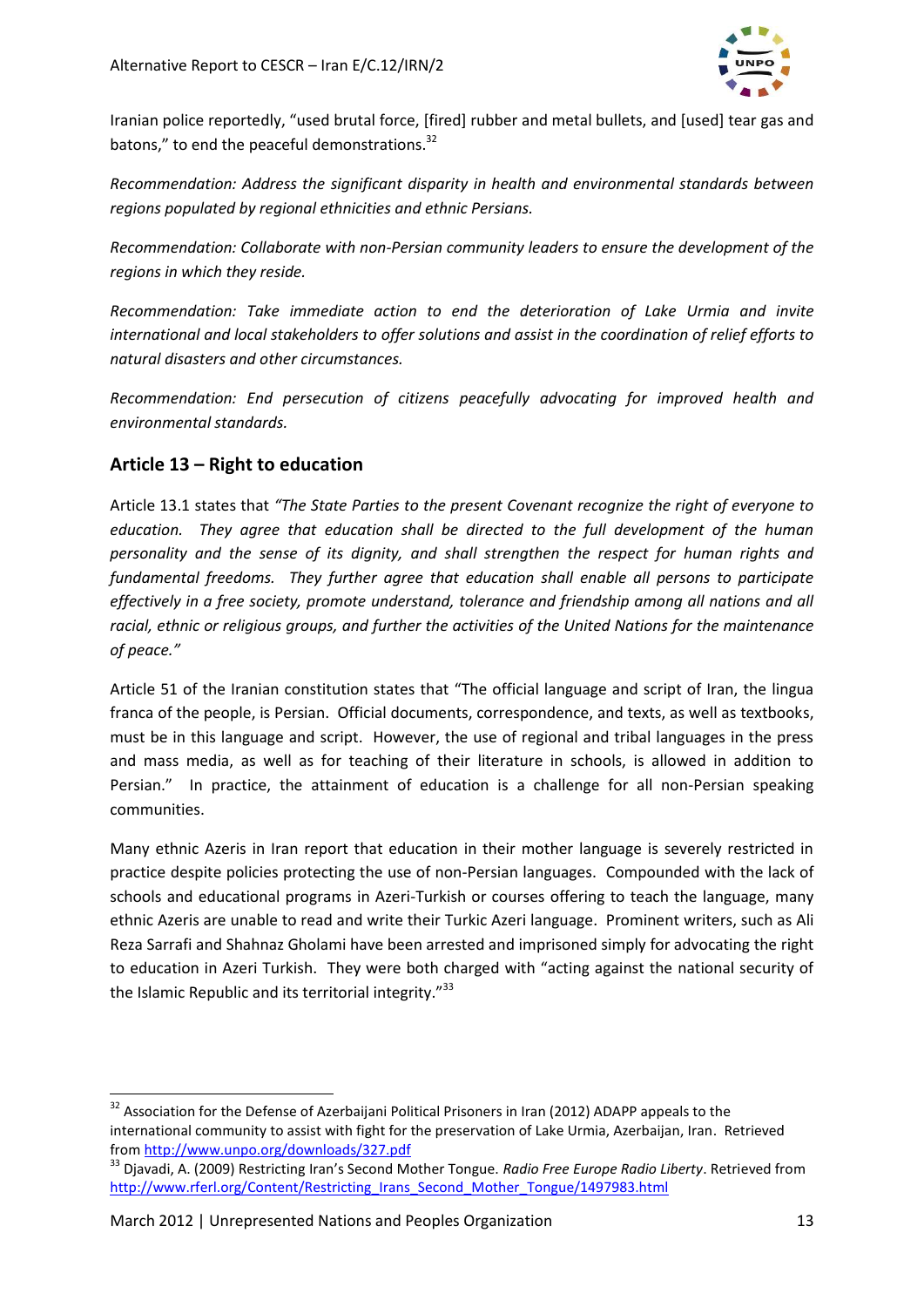

In its Second Report to the Committee, Iran notes that there are 216 Azeri language publications, including 10 periodicals.<sup>34</sup> Yet ethnic Azeris say that in practice, the Iranian government frequently shuts down Azeri language publications. One report documented nearly 30 Azeri language journals that were shut down by the state between 2007 and 2009.<sup>35</sup>

Kurdish communities also report that there are no opportunities to study their mother language in Iranian schools. In 2007, Kurdish students at an event calling for the teaching of the Kurdish language stated, "As everyone knows, language is one of the most fundamental aspects of a nation's being. […] In today's multicultural climate in the world, based on the Universal Declaration of Human Rights and other humanitarian principles, every nation should have the right to develop and advance its language. Everyone agrees that every language could play a part in the process of human civilization." Organizers and participants of this event were arrested and subjected to long-term detention by Iranian police officials.<sup>36</sup>

Ahwazi Arab communities experience high drop-out rates specifically due to lack of education in their mother language. Ahwazi students drop out of schools at a rate of 30% at elementary level, 50% at secondary and 70% at high school. During the 2000-01 academic year, Arabs only represented 7% of 30,000 students at the University of Shaheed Chamran in Ahwaz City, even though Arabs are the majority population in the provincial capital.<sup>37</sup> According to Mr. Alireza Sarafi, an educational researcher, non-Farsi speaker admissions drops significantly with increasing levels of educational compared to native Farsi-speakers.

| Non-Farsi speakers | Native Farsi-speakers | Enrollment in higher education |
|--------------------|-----------------------|--------------------------------|
| 42%                | 58%                   | College Degree                 |
| 36%                | 64%                   | Undergraduate                  |
| 12%                | 88%                   | Post-Graduate                  |
| 10%                | 90%                   | Ph.D. and doctorate            |

*Table from Mr. Alireza Sarafi's study conducted in 1997-1998. Translated from Farsi to English by N. Boladai (see footnote 33).*

Because of the lack of development in Sistan-Balochistan, Baloch communities face additional problems due to the lack of or the poor conditions of schools. Many school buildings are reportedly mud huts that beyond providing an inappropriate learning environment may endanger students because of their structural weakness. Transportation costs also prohibit Baloch families from

<sup>&</sup>lt;sup>34</sup> Committee on Economic, Social and Cultural Rights (2012) Implementation of the International Covenant on Economic, Social and Cultural Rights: Second Periodic Report submitted by States parties under Articles 16 and 17 of the Covenant, Islamic Republic of Iran. (E/C/12/IRN/2) para. 500

<sup>&</sup>lt;sup>35</sup> Association for the Defense of Azerbaijani Political Prisoners in Iran (2009) Azerbaijanis in Iran: A Human Rights Approach. Retrieved from

[http://adapp.info/en/index.php?view=article&catid=36%3Aadapp&id=139%3Aazerbaijanis-in-iran-a-human](http://adapp.info/en/index.php?view=article&catid=36%3Aadapp&id=139%3Aazerbaijanis-in-iran-a-human-rights-approach&format=pdf&option=com_content&Itemid=72)[rights-approach&format=pdf&option=com\\_content&Itemid=72](http://adapp.info/en/index.php?view=article&catid=36%3Aadapp&id=139%3Aazerbaijanis-in-iran-a-human-rights-approach&format=pdf&option=com_content&Itemid=72)

Amnesty International (2008) Iran: Human Rights Abuses Against the Kurdish Minority.

<sup>37</sup> Ahwaz Human Rights Organization (2010) Submission to the UN Office of the High Commissioner for Human Rights Universal Periodic Review: 7th Session of the UPR Working Group, February 2010. Retrieved from http://lib.ohchr.org/HRBodies/UPR/Documents/Session7/IR/AHRO\_UPR\_IRN\_S07\_2010\_AhwazHumanRightsO rganization.pdf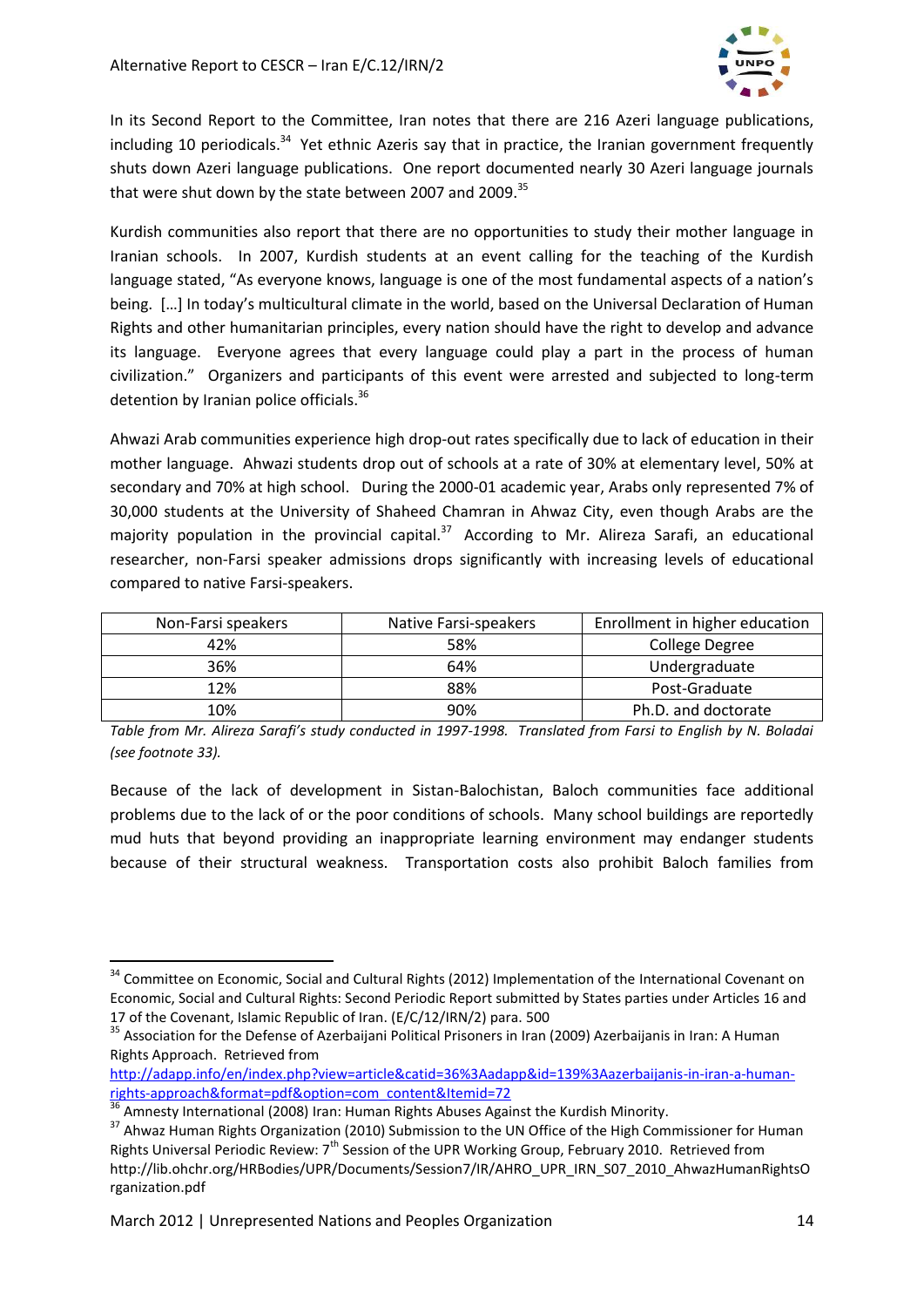

sending their children to few and far-between schools. As a result, around 60% of girls drop out of school by fifth grade.<sup>38</sup>

*Recommendation: Take meaningful steps to implement Article 51 of the Iranian constitution protecting the use of non-Persian languages in media and schools to ensure that ethnic, religious, and linguistic minorities are able to enjoy their own culture and use their own language in media and schools.*

*Recommendation: Address the lack and poor quality of schools in regions where non-Persian minorities reside.*

<sup>&</sup>lt;sup>38</sup> Boladai, N. (2012) Baloch: Suppression and Discrimination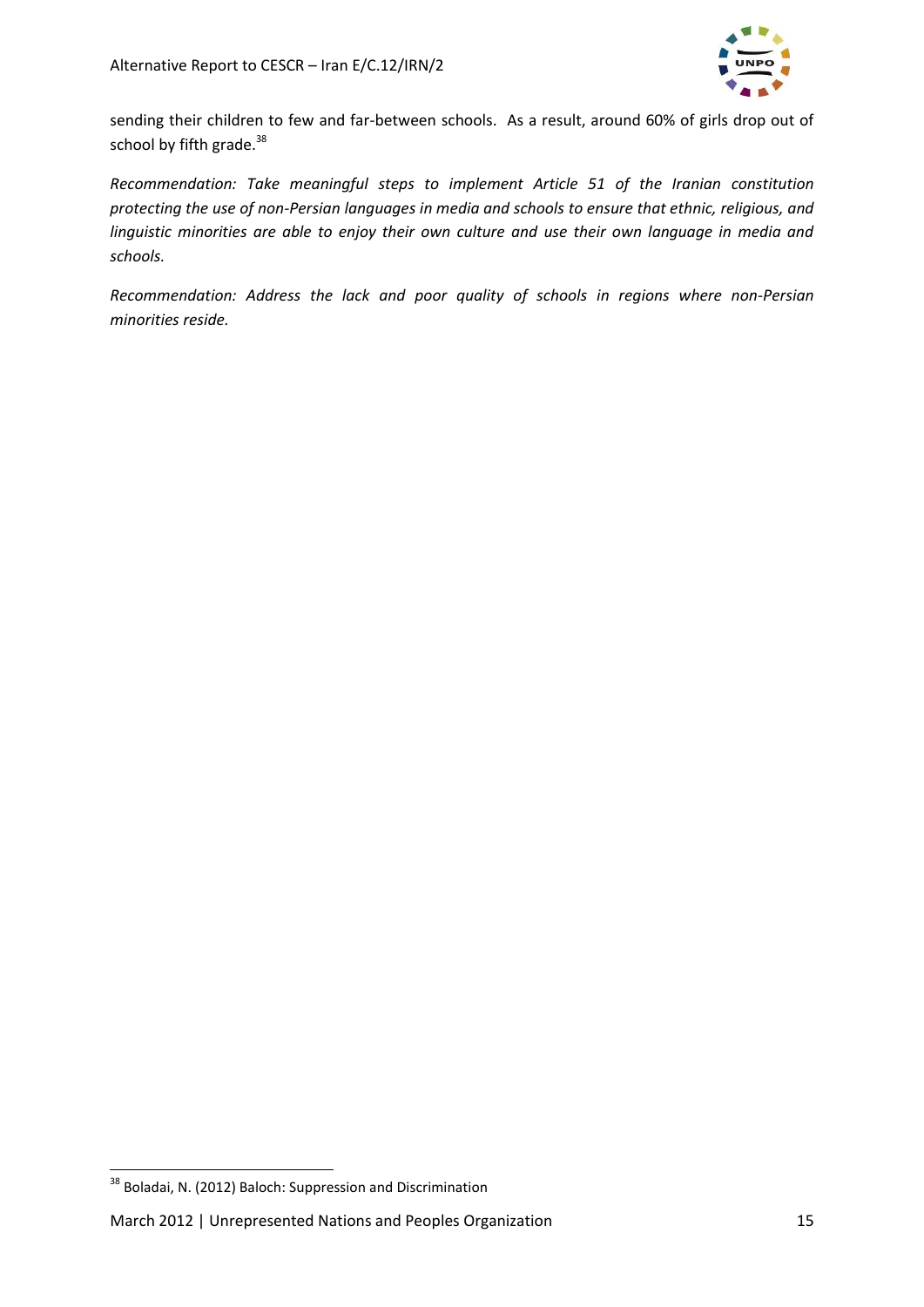

# **SECTION D: Summary of Recommendations**

## **Article 1 – Right to self-determination**

*Recommendation: Formally endorse and ratify the United Nations Declaration on the Rights of Indigenous Peoples and ILO Convention 169.*

*Recommendation: Formally recognize the Ahwazi Arabs, South Azerbaijani, Baloch, and Kurds as indigenous peoples, and respect the distinct rights to self-governance afforded to them by the United Nations Declaration on the Rights of Indigenous Peoples.*

*Recommendation: Engage regional ethnic communities affected by resource extraction under the principles of free, prior and informed consent.*

*Recommendation: Ensure that profits from natural resources are reinvested in their respective communities.*

## **Article 3 – Right of women's equal status**

*Recommendation: Bring Iranian the Penal and Civil Codes into conformity with Article 3 of ICESCR.*

*Recommendation: Ratify the Convention on the Elimination of All Forms of Discrimination against Women without reservation and bring national laws into conformity.*

*Recommendation: End practice of stoning and other methods of execution for crimes committed on moral or sexual grounds.*

# **Article 6, 7, 8 – Right to employment and to form and participate in trade unions**

*Recommendation: Stop the use of screening that denies equal employment opportunities to certain categories of Iranians, including regional ethnicities and religious minorities.*

*Recommendation: Provide information on poverty-alleviation programs specifically targeting regions and communities where regional ethnicities reside.*

*Recommendation: Improve infrastructure in areas where it lags behind the rest of Iran, including regions populated by regional ethnicities, to assist their sustainable growth and development in an environmentally sensitive manner.*

*Recommendation: Immediately release labor and independent trade union activists imprisoned for peacefully advocating workers' rights. Allow labor activists and trade unions to operate freely as outlined in Iranian law.* 

## **Article 11 – Right to adequate housing**

*Recommendation: Fully implement Constitutional provisions prohibiting discrimination in providing adequate housing and equal access of development resources for all citizens.*

# **Article 12 – Right to high health standards and improvements of environmental and industrial hygiene**

March 2012 | Unrepresented Nations and Peoples Organization 16